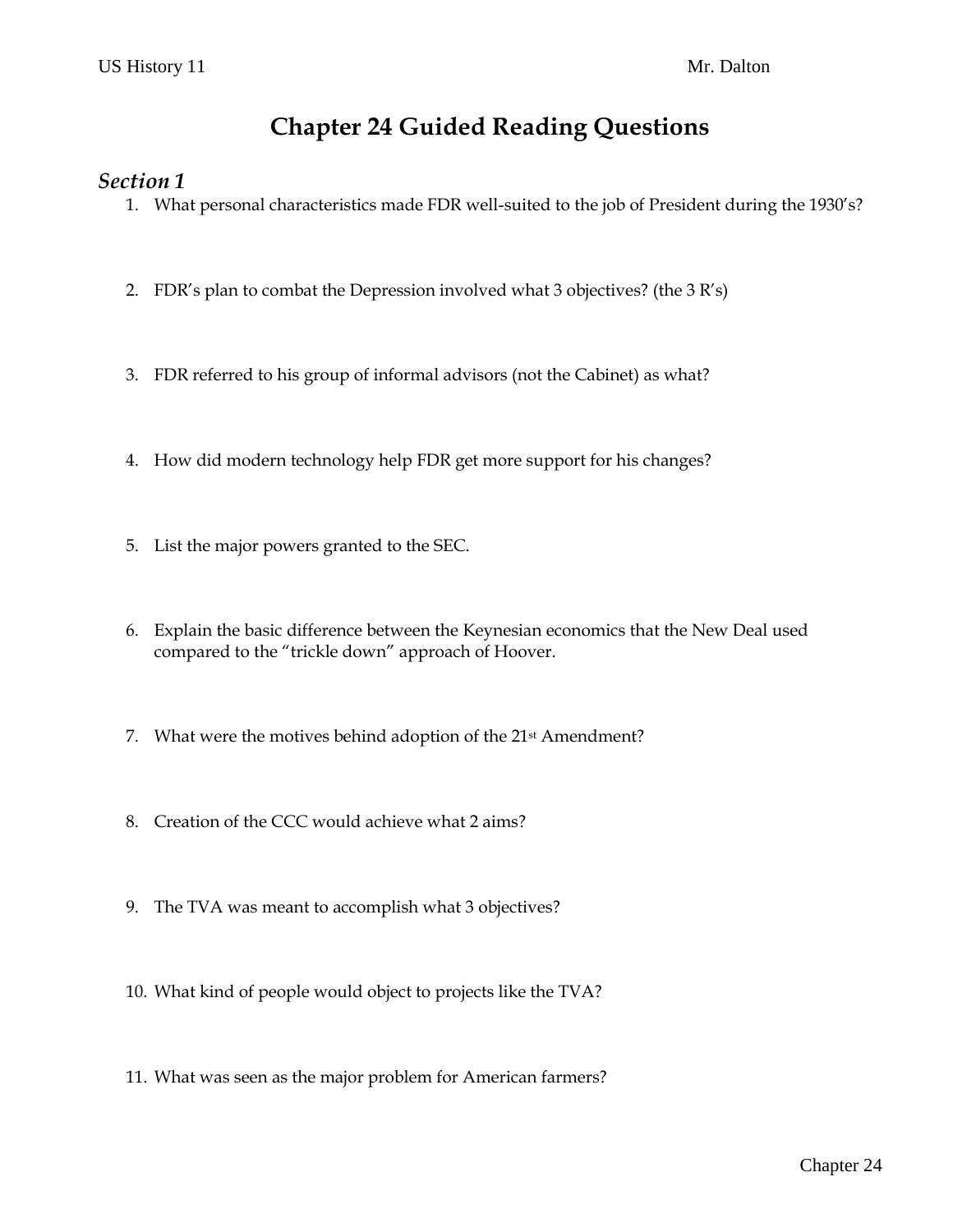- 12. How was the AAA going to get farmers to reduce surpluses?
- 13. What were the aims of the NRA?
- 14. The election results of 1934 indicated what about the New Deal?

#### *Section 2*

- 1. Why would FDR feel that he needed a Second New Deal after 1934?
- 2. How did *Schechter v US* affect New Deal programs?
- 3. How would FDR's Second New Deal differ from the first one?
- 4. What were the 3 major parts of the Social Security Act?
- 5. The Social Security Act helped eliminate what fear?
- 6. What major advantages were provided for workers by the Wagner Act?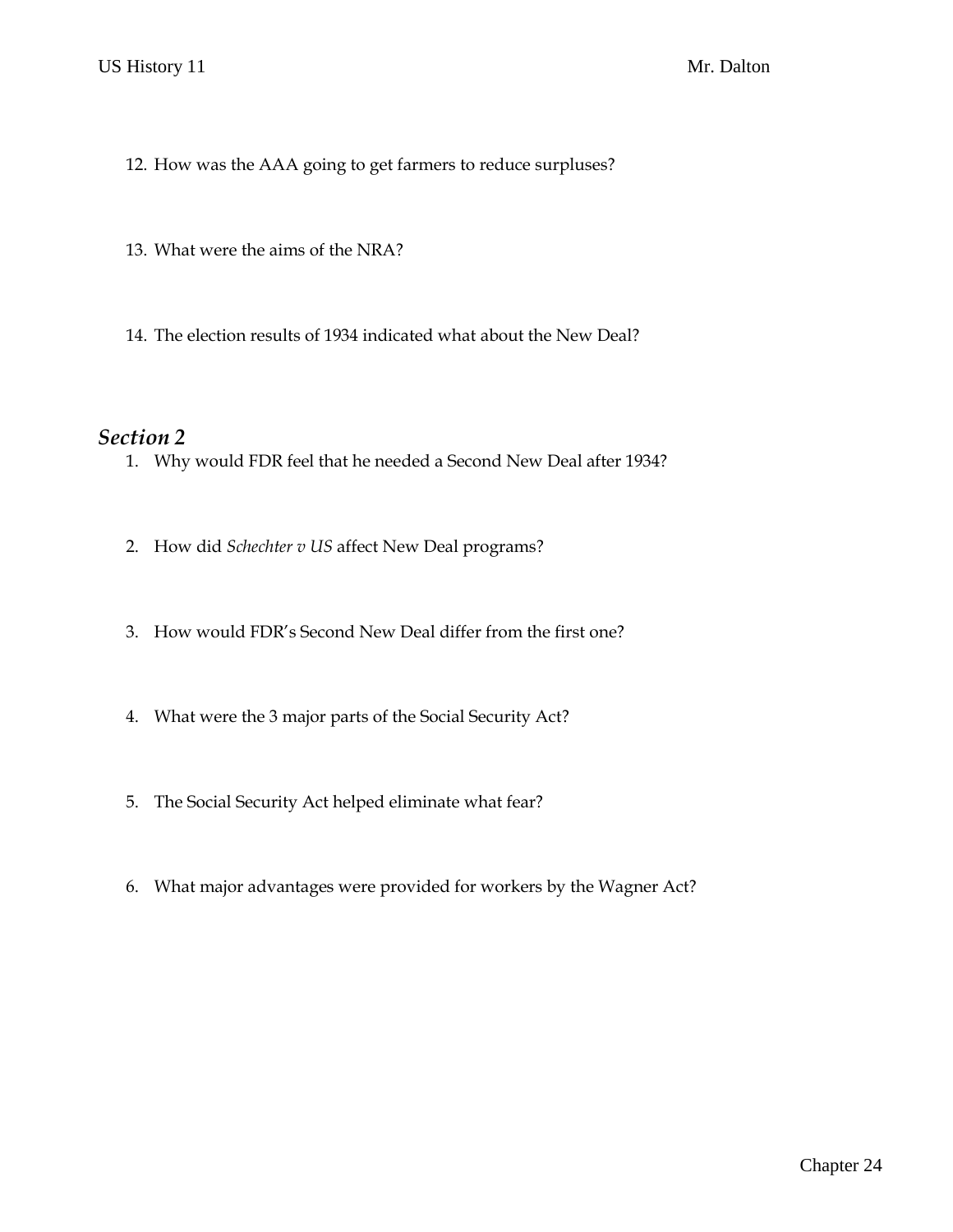### *Section 3*

- 1. Why did FDR approach Congress with a plan to increase the number of Supreme Court justices in 1937?
- 2. What constitutional principle would have been threatened if FDR had been able to "pack the court?"
- 3. What happened when the government tried to reduce its spending on New Deal agencies in 1937?
- 4. What was the purpose of the Fair Labor Standards Act?
- 5. What factors brought the New Deal to an end in 1938?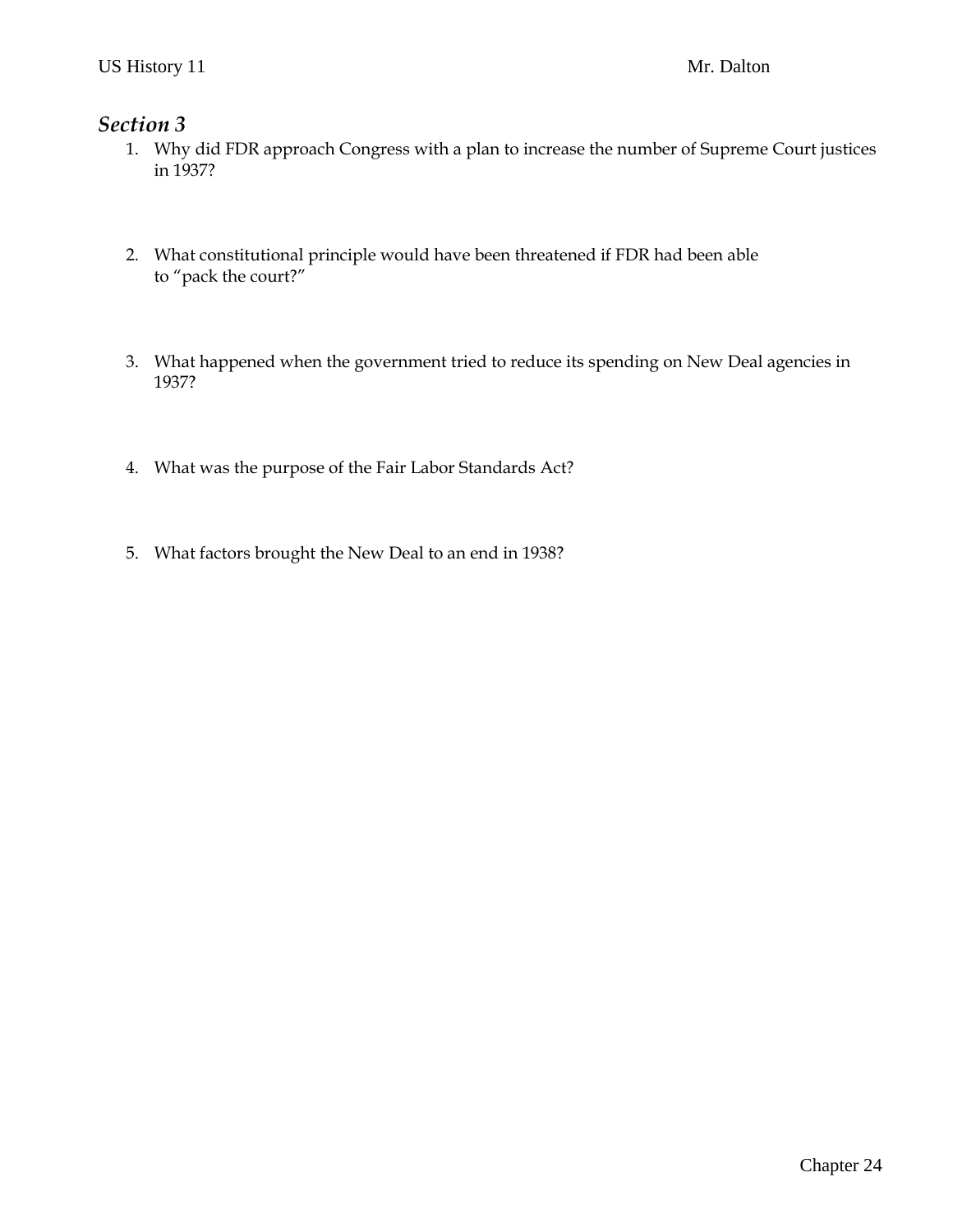# **Chapter 24 Vocabulary**

### *Section 1*

FDR

the Brain Trust

fireside chats

Federal Deposit Insurance Corporation (FDIC)

Securities and Exchange Commission (SEC)

21st Amendment

Civilian Conservation Corp (CCC)

Tennessee Valley Authority (TVA)

Agricultural Adjustment Act (AAA)

National Recovery Administration (NRA)